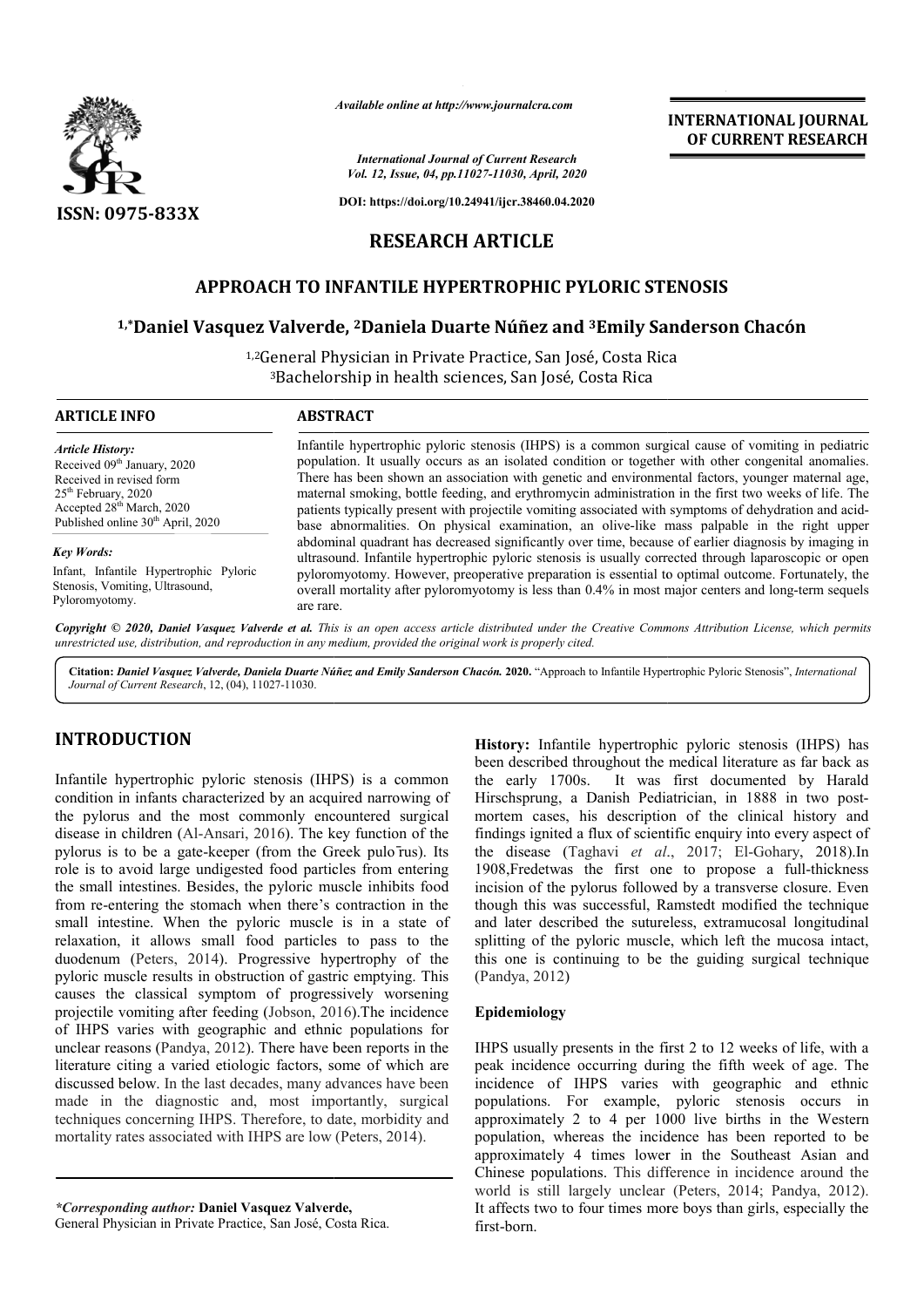As a mather of fact 5.5% of the sons and 2.5% of the daughters of an affected father develop IHPS in comparison to 20% of the sons and 7% of the daughters of an affected mother. Its incidence is higher in infants with blood groups B and Oand in infants born preterm as compared with those born at term (Kliegman *et al*., 2020; Krogh *et al*., 2011).

**Etiology:** The etiology of IHPS is still poorly understood despite its relatively high incidence. The cause is suggested to be multifactorial, with an important role for both genetic and environmental factors (Peters *et al*., 2014). IHPS may be present as an isolated entity, but is also associated with multiple genetic syndromes, suggestingthat genetic factors play a role in its etiology. Genetic syndromes such as Smith-Lemli-Opitz and Cornelia de Lange as well as chromosomal abnormalities including partial trisomy of chromosome 9, partial trisomy of chromosome 13 and partial monosomy of chromosome 18, and a translocation of chromosome 8 and 17. However, variations in the incidence of IHPS and the numerous reported environmental associations with IHPS suggest that it must, at least in part, be an acquired, as opposed to a congenital, condition. This is can be explained as various genetic and environmental factors contribute to an individual's "responsibility" towards the development of a disorder. Each factor has a small effect, but the effects add up and when a critical threshold liability threshold is crossed, illness occurs (Jobson *et al*., 2016; Panteli, 2009).

Pharmaceutical agents, environmental factors, hormones, and growth factors have all been related to IHPS through small case reports. For example, exposure of the lactating mother to erythromycin does show increased rates of IHPS in whom the drug is clearly contraindicated. Prostaglandins have also been implicated as causative agents. Other hormones, like prostaglandins at high levels have been found to be present in infants with IHPS, which suggests a positive link. Maternal risk factors that have been reported include: hyperthyroidism; nalidixic aciduse, young age, smoking, raised pre-pregnancy BMI (Pandya *et al*., 2012). Recently, the prone sleeping position has been suggested as a possible risk factor given the fact that it has been associated with increased risk of SIDS and the launch of the ''back to sleep'' campaign to prevent SIDS has coincided with the decline in the incidence of both IHPS and SIDS in Denmark and Sweden (Panteli, 2009). Bottle-fed infants experienced a 4.6-fold higher risk of IHPS compared with infants who were not bottle-fed. The result adds to the evidence supporting the benefit of exclusive breastfeeding in the first months of life (Krogh, 2012).

**Clinical Presentation:** Patients are commonly term infants who are otherwise healthy. The classical presentation is described as an infant with projectile, non-bilious vomiting just after being fed with formula or breast milk. They associate hypokalaemic, hypochloraemic metabolic alkalosis and a palpable, hypertrophied pyloric muscle, and an 'olive' in the abdomen. The palpating olive at physical examination has a 99% positive predictive value, whereas positive test feeds has inadmissibly high false- positive and false-negative rates and is therefore not used with frequency any more (2, 3).During examination, the physician must take advantage of the moment when the infant is sleeping or restingto palpate the mobile pyloric mass or olive. The abdominal wall must be completely relaxed or else palpation is nearly impossible. Emptying the stomach with a nasogastric or orogastric tube can sometimes make the olive more palpable (Pandya, 2012).

Several studies have shown that the classic electrolyte abnormalities of hypochloremic, hypokalemic, metabolic alkalosis is present in less than 50% of the patients with pyloric stenosis These interpretations were recently confirmed in a retrospective chart review; where theinfants with IHPS showing that normal laboratory values were the most common finding in these population and that metabolic alkalosis was found more commonly in the latter part of the decade and in older infants.This shows that, the increased use of ultrasound has led to an earlier confirmation of diagnosis with less opportunity for dehydration and electrolyte disorders (Peters , 2014; Jobson, 2016).Greater knowledge of pyloric stenosis has allowed earlier identification of patients, which has decreased the number of cases of chronic malnutrition and severe dehydration (Kliegman, 2012). It's very important to remember that the absence of a palpable olive or negative radiographic evaluation for IHPS should prompt the surgeon to initiate a more extensive workup to evaluate the suspected intestinal obstruction (Pandya, 2012).

**Diagnosis:** The diagnosis has usually been established by the palpation of the pyloric mass. The mass is firm, hard, movable, olive shaped and approximately 2cm in length. Best palpated from the left side, and located above and to the right of the umbilicus in the mid epigastrium beneath the liver's edge (Kliegman *et al*., 2012) Positioning the infant supine and the legs bent to relax the abdominal muscles, the examining hand must be placed on the epigastrium. After the edge of the liver has been recognized with the fingertips, gentle pressure deep to the liver and progressing caudally in the midline a third of the distance between the umbilicus and xiphoid should expose a palpable pylorus if IHPS is present (Coran, 2012) The olive is easy to palpate after an episode of vomiting (Kliegman *et al*., 2020). This palpation of the olive can be of great value in diagnosis of this etiology, but this is not always possible, even in skilled physicians the rate of a successful palpation varies between 40 and 100% (Peters, 2014). The next step in diagnosing IHPS in most of the cases is imaging by means of ultrasound (Peters, 2014). The use of this imaging technique has increased since 1977 when Teele and Smith first published their paper on the use of diagnostic ultrasonography (Jobson, 2016). US has become not only the most common initial imaging technique for the diagnosis but also the standard for diagnosing IHPS (Coran, 2012). Besides the fact that is aninexpensive diagnostic modality, ultrasound is the most accepted and widely used method in diagnosing IHPS, especially when combined with the history of projectile emesis and the hypochloremic metabolic alkalosis (Peters, 2014)

The specificity and sensitivity of US in diagnosing IHPS, performed by an experienced pediatric radiologists, are very high with 98% and 100%, respectively. (Peters, 2014) Criteria for diagnosis by ultrasound are: pyloric thickness 3-4 mm, an overall pyloric length of 15-19 mm, and pyloric diameter of 10-14 mm (Kliegman *et al*., 2020). Also, several studies have advocated that the pyloric muscle thickness and length directly correlate with age and weight of the infant (Peters, 2014). This is why, patients younger than 3 weeks of age should be observed and re-assessed in 1–2 days when the lesion could be more clinically or radiologically apparent (Peters, 2014). Dehydration resulting from the protracted vomiting can also cause a low measurement of muscle thickness, which may increase after fluid resuscitation (Ranells, 2011). However, if US is not available or it's not diagnostic, an upper gastrointestinal contrast examination is highly effective in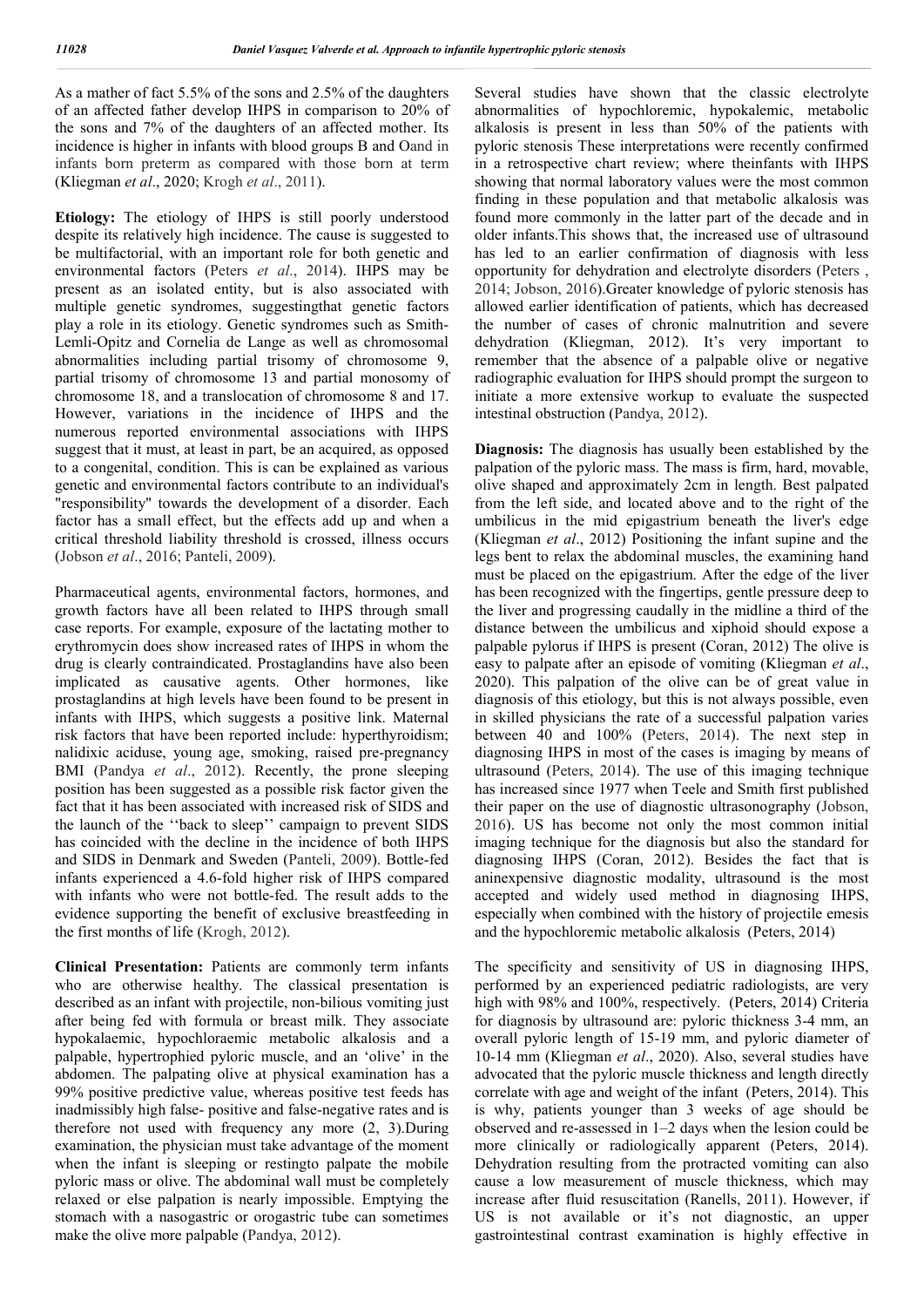making the diagnosis of IHPS. Barium is commonly preferred compared with water-soluble contrast to avoid the chemical pneumonitis. This procedure should demonstrate an elongated pyloric channel (also called the "string sign"), a bulge of the pyloric muscle into the antrum ("shoulder sign"), and parallel bands of barium seen in the narrowed channel, producing a "double tract sign" (7, 10). The increasing reliance on imaging has resulted in diagnoses being made before alkalosis has developed, and in a shorter clinical course, less morbidity and a shorter postoperative hospital stay. (Ranells, 2011)

**Differential diagnosis:** Pylorospasm and gastroesophageal reflux could be difficult to differentiate from IHPS without any imaging evaluation. Other medical causes of nonbilious vomiting include gastroenteritis, increased intracranial pressure, and metabolic disorders. (Coran, 2012) An endocrine disorder, adrenal insufficiency from the adrenogenital syndrome can simulate pyloric stenosis, but the lack of a metabolic acidosis and elevated serum potassium and urinary sodium concentrations of adrenal insufficiency aid in differentiation (Kliegman *et al*., 2020). On the other hand, surgical causes of non-bilious emesis include antral webs, pyloric atresia, duplication cyst of the antropyloric region, and ectopic pancreatic tissue within the pyloric muscle, all far less common than IHPS. (Coran, 2012). For the differential diagnosis, it is important to differentiate if the vomit is bilious or greenish. In that case, hypertrophic pyloric stenosis is unlikely. And, if it is bilious, the physicians must rule out malrotation, performing imaging with contrast studies (Peters *et al*., 2014; Hernanz-Schulman, 2003).

#### **Treatment**

**Preoperative preparation:** The preoperative treatment is focused toward correcting the fluid, acid–base and electrolyte disturbances. Therefore, correction of the alkalosis is vital to prevent postoperative apnea, which may be related with anesthesia (Kliegman *et al*., 2020). Benson and Alpern defined three levels of severity; mainly on the basis of the serum carbon dioxide (slight: <25 mEq/L; moderate: 26 to 35 mEq/L; and severe:  $>35$  mEq/L). In addition to the elevated bicarbonate, hypochloremia, hypokalemia, dehydration and possibly malnutrition may be present. (Coran, 2012). In addition, oral feedings should be discontinued. A nasogastric tube should not be placed routinely because it removes extra fluid and hydrochloric acid from the stomach, which perpetuates the electrolyte and acid-base imbalance. (Coran, 2012) Vomiting usually stops when the stomach is empty, and only an occasional infant requires nasogastric suction (Kliegman *et al*., 2020). The resuscitation with fluids should be based on the level of dehydration and the level of electrolyte imbalance. Also, most infants with IHPS should be able to be resuscitated within a 24-h period. But, in the presence of severe metabolic and fluid irregularities, an aggressive resuscitation should be avoided because it may produce rapid fluid and electrolyte shifts, possibly leading to complications like seizures. (Peters, 2014). The ideal resuscitation regimen for fluid and electrolyte replacement is the administration of 5% dextrose in 0.45 normal saline containing 20 mEq/l of potassium chloride, given intravenous (IV) . In the scenario of severe hypokalemia, the concentration of potassium chloride can be increased to 30 mEq/l. In this case, the serum potassium level should be carefully monitored, mainly because the IV fluid rate possible will be above maintenance rates.

Other electrolyte disturbances like hyponatremia is rarely a problem. (Peters, 2014). Although, it is usual that normal saline is given as an initial bolus, there is little rationale for the use of normal saline because it enhances the hypokalemia by dilution and provides an excess amount of sodium. Therefore, resuscitation should be correlated with the level of dehydration. At the beginning, the rate for fluid resuscitation is 1.25- to 2-times the normal maintenance rate, until adequate fluid resuscitation and urine output are achieved. Also, the concentration of potassium chloride in the IV fluid should be based on the amount of hypokalemia and the rate of infusion, while keeping in mind that a potassium chloride concentration exceeding 30 mEq/l is rarely an indication. It is essential to monitor urine output and serum electrolytes because potassium should be administered only in the presence of diuresis. Normalizing the level of bicarbonate in serum (goal of decreasing level below 30 mEq/dl) frequently lags behind normalization of fluid volume and serum potassium and chloride (over 100 mEq/dl). Finally, when serum chloride and serum bicarbonate are corrected, it's safe to performed anesthesia and surgery. (Peters, 2014)

**Operative procedure:** The operative procedure of choice remains the Ramstedt pyloromyotomy. This procedure has stood the test of time because it is straightforward, curative, and associated with remarkably low morbidity. Regardless of abdominal access techniques, the myotomy created is identical. (Coran, 2012). The traditional Ramstedt procedure is performed through a short transverse skin incision. The underlying pyloric mass is cut longitudinally to the layer of the submucosa; the constriction is relieved and allows normal passage of stomach contents into the duodenum (7, 2). The fascial layers of the abdominal wall are closed with running absorbable suture. The skin is closed with subcuticular suture and Steri-Strips and covered with a dressing (Coran, 2012). This operation is effective at providing excellent exposure of the pylorus but results in an abdominal scar that grows with the patient and becomes quite significant with time. (Peters, 2014) Some other methods have been introduced, such as described by Tan and Bianchi, in which the pyloromyotomy is executed through a supraumbilical skin-fold incision. This technique reaches an excellent cosmetic outcome with an apparently minimal scare in the abdomen. In 1991, Alain *et al*. introduced the laparoscopic approach. Both surgical modalities have gained wide acceptance in the Western world. (Peters, 2014) The laparoscopic technique is equally successful. And in one study resulted in a shorter time to full feedings and discharge from the hospital as well as better parental satisfaction (Kliegman *et al*., 2020). Several comparative studies on laparoscopic pyloromyotomy (LP) and open pyloromyotomy (OP) reported a higher rate of complications with LP, leading to the conclusion that the operation is equal to OP only after the surgeon has sufficient experience (Jia *et al*., 2011).

Postoperative management: Vomiting in the postoperative stage occurs in half the patients and it seems to be secondary to edema and inflammation of the pylorus at the incision site (Kliegman *et al*., 2020). In the vast majority of the patients, feeding can be started within 4 hours after the surgery. Must be taken into consideration, the infants with hematemesis from gastritis; which may benefit by delaying feeding for an additional 6 to12 hours after the procedure. (Coran, 2012).

**Nonoperative treatment:** For patients who are not good surgical candidates, the conservative management with